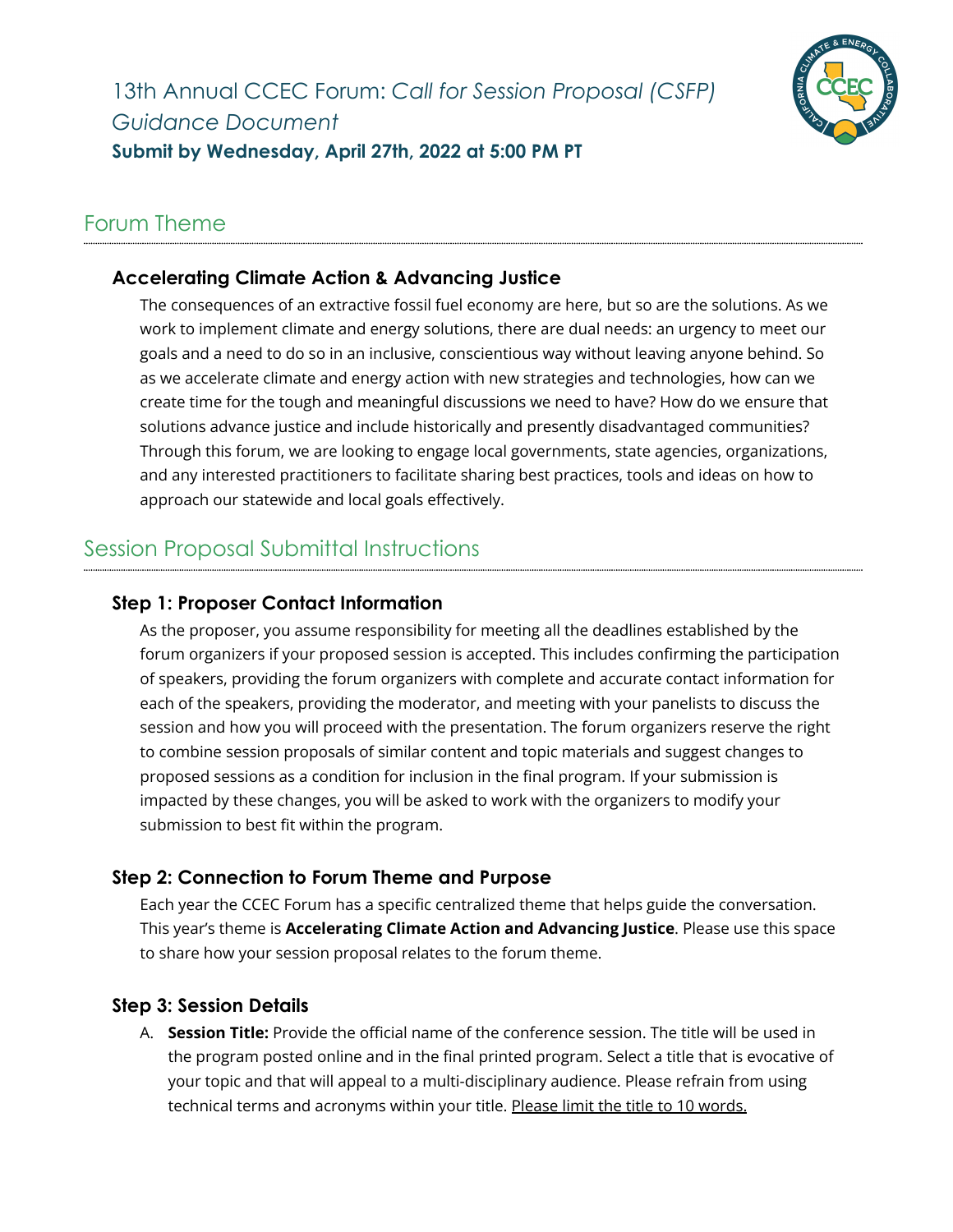

### **Submit by Wednesday, April 27th, 2022 at 5:00 PM PT**

- B. **Abstract/Description:** Provide a description of your session in no more than 250 words. Please describe the session purpose, goals, and key takeaways or action items for attendees. Describe significant tools, resources, experiences, and objectives. In other words, tell us what makes your session compelling. In order to be innovative, the advisory committee needs session ideas to be as specific and detailed as possible so please provide complete thoughts and ideas. The session proposer will be responsible for developing this session according to what is described in this abstract. *Please be aware that if your session is accepted as part of the program, you will then be asked to develop a very catchy and enticing 150-word-max description for the website and final conference program. In this description, you will be asked to include what your interactive component is. You might consider developing this version now to have on hand.*
- C. **Session Format:** On the CFSP form, select the format you wish to recommend for your session. Use the descriptions in this document as a basis for your selection. Regardless of the session format chosen, Forum Organizers are looking for sessions that have an interactive component in them.
	- a. Breakout Sessions (75 minutes): These are traditional sessions with presentations and/or discussions of a new or common climate and energy topic. The session can be presented in the form of a facilitated discussion, a role-play exercise, a debate between experts, a moderated panel, or might take another interactive format. Please specify your proposed session format in the Active Engagement question. Breakout sessions should consist of no more than three speakers and a moderator. No less than 20-30 minutes of each session should be devoted to Q&A if using a moderated panel format - NO EXCEPTIONS.
	- b. Interactive Workshops (120 minutes): These workshops should be led by a facilitator and ideally include no more than 2-3 discussion leaders. Workshop leaders will present in-depth information about a specific tool, technology, strategy or resource. Examples include the use of a tool or strategy, its application to solve a particular challenge, and examples of how it has been successfully used in one or more communities. The workshops can use a combination of case study examples and tabletop or other group exercises to encourage discussion and problem solving among the participants.
	- c. Poster Session: Poster presentations will allow attendees to connect directly with experts showcasing new and innovative tools, strategies, and lessons learned. The most successful posters will be informative, feature material that is impactful and incorporate the forum theme of Accelerating Climate Action & Advancing Justice. Posters should be no larger than 30"x40" and no smaller than 20"x30" - the recommended size is 24"x36", proposer will be responsible for printing the poster. The poster session will take place during lunch on Thursday, September 22nd; a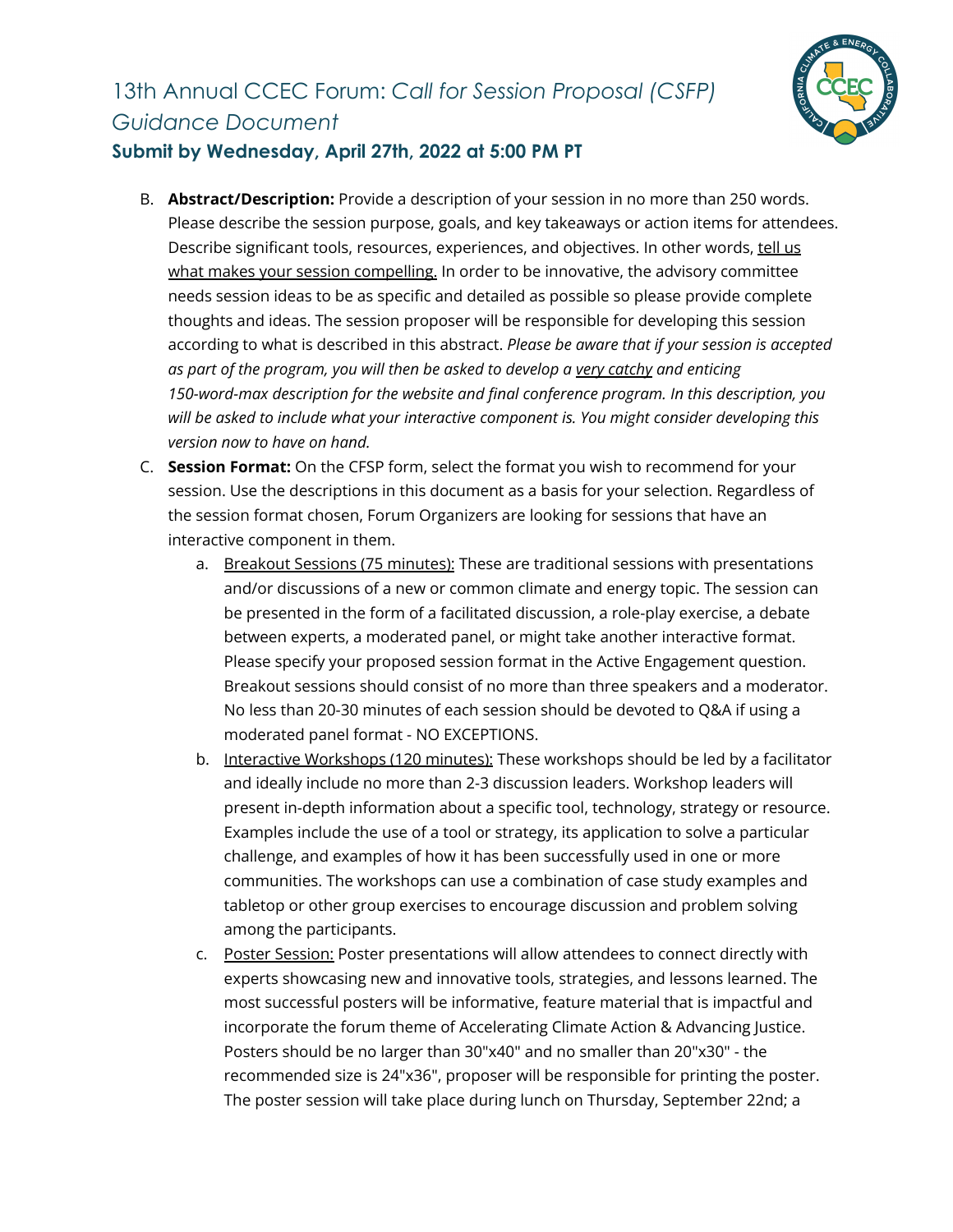

#### **Submit by Wednesday, April 27th, 2022 at 5:00 PM PT**

representative will be expected to be on the premises to respond to questions and present the poster. Proposers will be asked about the following proposal criteria: Equity and Diversity and Funding and Financing (see E and F below for details)

- d. Mobile Workshops (Tours): These mobile sessions will provide hands-on, real-world learning about specific climate and energy issues, and will take the form of a traditional tour (by public transit, bus, bicycle, and/or on foot) coordinated with a workshop format to make connections between the local experience and climate and energy issues. Mobile tours may be held off-site, so submissions should identify all modes of transportation that will be used for each tour, and the total time needed to conduct the tour (including travel time from the hotel). Mobile tours are typically scheduled in 3-4 hour blocks on Wednesday morning.
- D. **Choose a Content Level**: Sessions are needed at each level of complexity beginner, intermediate, and advanced. These levels will be advertised in forum materials, so please read through the descriptions carefully and select the level that best fits your proposal.
	- a. Beginner: Sessions are designed to introduce participants to technologies, concepts, or skills for the first time by providing a fundamental base of knowledge; these sessions are geared to a 101 level of comprehension. The goal of these sessions is to focus on learning about the concepts and how to apply them to solve some of the challenges facing agencies and their constituents. Presentations will often feature high-level information about the basic principles of the topic being discussed.
	- b. Intermediate: Sessions are designed for the participant who is familiar with and has general knowledge on principles and concepts, but is hoping to gain a deeper understanding. These sessions are 201/301 levels. This level of learning is used to enhance a skill or knowledge. An individual who has completed this content can understand and discuss the application of the content and the implications of changes to processes, policies, and procedures. These sessions should have an implementation focus.
	- c. Advanced: Sessions are designed for the participant who is well-versed in the topic and is currently working actively to implement these principles. Attendees should have extensive experience in the field and the ability to present practical ideas and solutions and process improvements related to the topic area. An individual at this level is also capable of coaching others in the application of the concepts covered and translating those into easy to understand instructions. These are 401 and above level sessions, content is cutting-edge, complex and ideally new to the entire audience. These sessions should have a strong implementation focus.
- E. **Equity and Diversity:** Successful proposals will feature a diverse panel in regards to race, ethnicity, ability, gender expression, age, sexual orientation, geographic representation, type of agency, and sector focus. It will incorporate at least one of the following content focuses: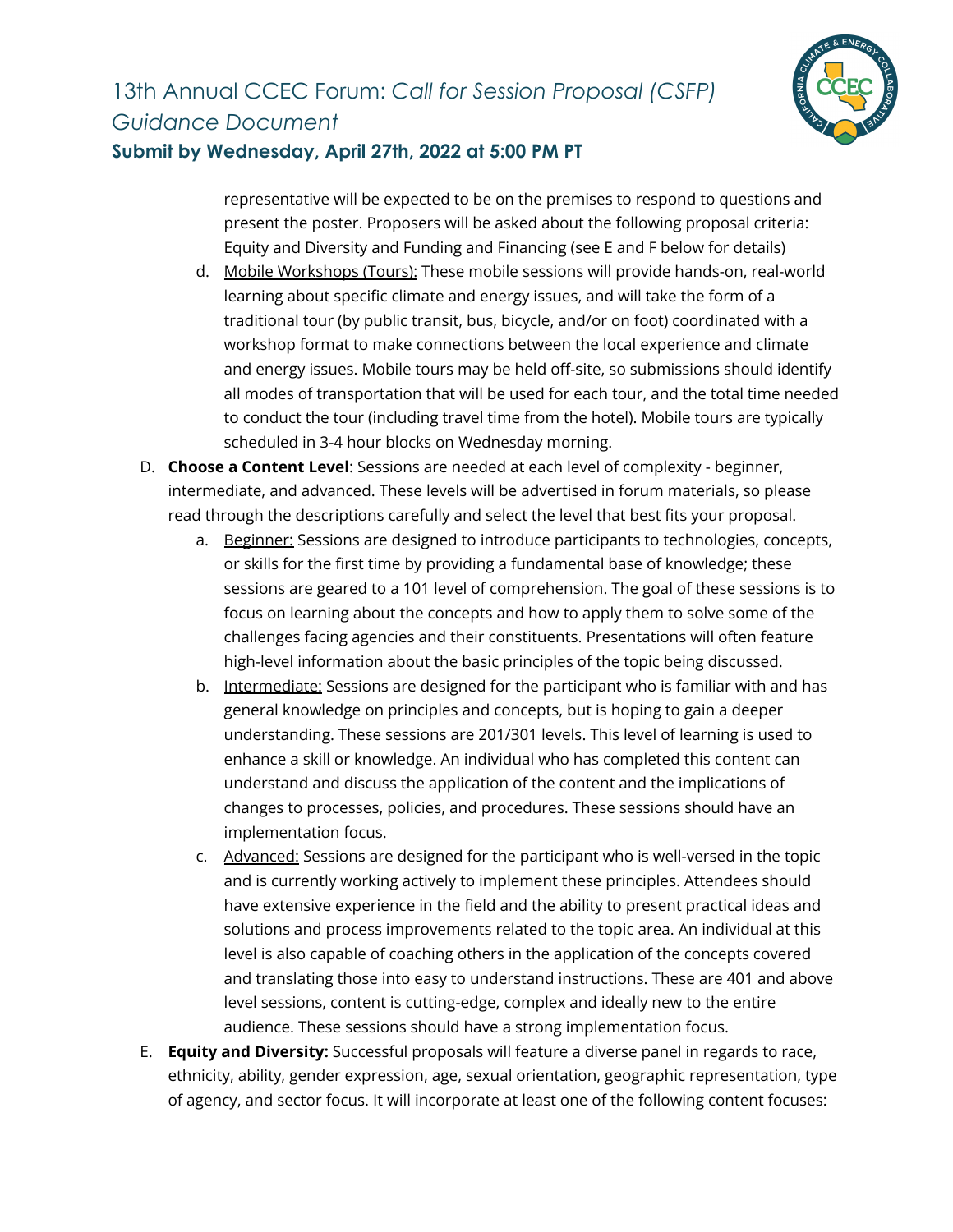

### **Submit by Wednesday, April 27th, 2022 at 5:00 PM PT**

*equity, environmental justice, embedding equity in institutional processes, and forging non-traditional partnerships*. It will include speakers from disproportionately affected communities who can speak to these issues directly.

- F. **Funding and Financing:** Successful proposals will highlight or include a brief discussion on funding and financing options, models, and best practices for local governments and communities in California.
- G. **Active Engagement:** The most popular sessions each year are those that include formats and strategies to engage participants during the sessions. Forum organizers are hoping to see creativity in how sessions are put together to achieve the goal of increasing the interaction between speaker and participants, under each of the general session formats. Preference is usually given to sessions that are innovative and interactive. On the CFSP form, describe how your session will be interactive or engage participants. Please note: If your plan is for 20-30 minutes of Q&A to see how you engage the audience, please do not save this portion of your session until the end. Include the Q&A at the beginning or in the middle, so it doesn't get lost at the end when speakers invariably run long.

### **Step 4: Moderator and Speaker Contact Information**

Forum Organizers are looking for a multidisciplinary panel of strong speakers that represent various sectors, perspectives, and ethnic and gender diversity. Ideally, speakers should provide high-quality content focused on the implementation of practical tools and innovative strategies, and sessions should be designed to attract a multi-disciplinary audience. Please do not submit session proposals that include all or most of the speakers coming from only one organization, agency, or company. **In the interest of fostering diversity and inclusion, we are waiving registration fees for presenters who identify as BIPOC, and/or any other underrepresented community. In addition, speakers are welcome to apply for a supplemental travel scholarship.**

- A. **Speakers:** Share the information for each of your speakers. As the submitter, it is your responsibility to ensure that these folks are part of the session, or a reasonable replacement is secured based on your session description. Forum Organizers will not be responsible for finding speakers to replace ones that have not committed to attending. If several speakers are not confirmed, or no speakers are confirmed by a designated date, the session will be dropped from the program.
- B. **Moderators:** Moderators play a critical role in creating successful sessions. It is important that a moderator is chosen based on their demonstrated ability to be effective in this role, their clear understanding of the expectations of them, and their understanding of the issues